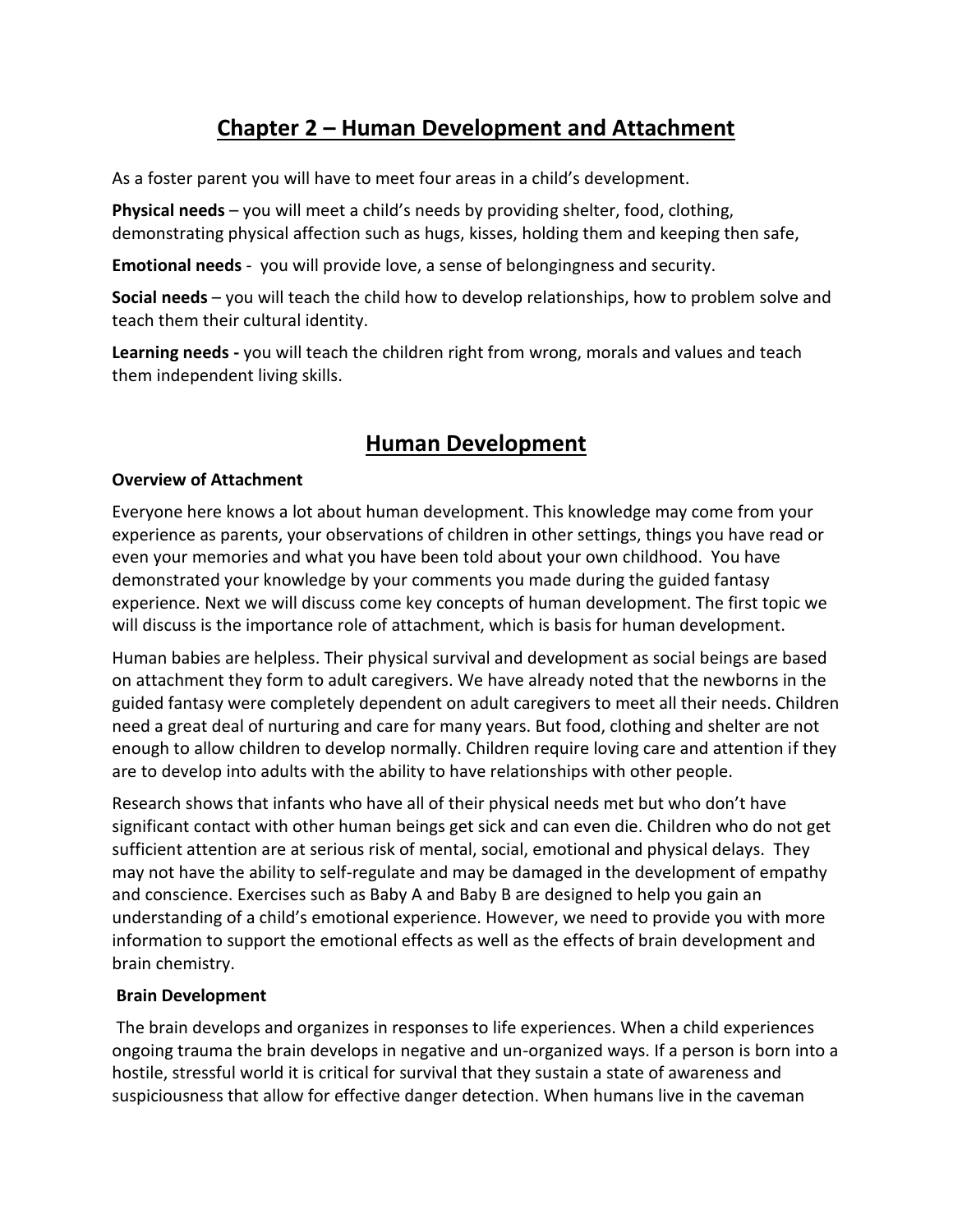days, it was important to respond quickly when a while animal approached. A brain organized to reason would world like this:" I think that's a tiger. What plan can I make to get away from the tiger?" When surrounded by wild animals, a brain developed to a hyper-aware and to react quickly is more useful for survival. These lower parts of the brain react to danger and are not associated with language or reasoning.

The experience of complex trauma will affect the natural ability of the higher parts of the brain to inhibit the lower, more primitive parts of the brain. This is why traumatized children are often impulsive, reactive and prone to frustrations. These children cannot plan effectively. Traumatic memories are stuck in the nonverbal, non-conscious regions of the brain. Children born into unsafe environments lack loving and caring relationships will view the world as a dangerous place and their focus will be on self-survival. Nurturing parents are always teaching and encouraging their children's development and these interactions stimulate positive brain development.

## **What are the consequences of trauma? Ask the class this question**

The experiences of trauma change a child's expectations and views of the world. Parents are not viewed as safe and the world appears to be dangerous place. In addition, the child's brain has developed to function in a heightened state of stress and to activate an intense fight or flight response. These children often appear to be unfeeling, bad or demon children who are attempting to inflict pain and suffering on those who attempt to parents or help them. The caregiver's needs to understand that the child is hurting and their behaviors are pain-based and they need to help them provide healing interactions.

## **Difference between bonding and attachment**

Many of you have heard the term bonding. It is used to describe the initial tie that develops between newborn babies and their mother's. Experts are still studying the phenomenon of bonding but it appears to be based on the innate physiological drive of the mother and baby to recognize each other and be emotionally linked. It appears that bonding develops during pregnancy for the mother and probably for the baby and continues through the close contact of feeding and holding immediately after birth. So we will use the term bonding only to describe the intense relationship of mother and baby. However, human babies are adaptable and sociable and they have the capacity to develop strong emotional ties to may human beings. We call this attachment.

It appears that the ease with which new attachments are formed is related to the strengths of the old ones. The few children who have not bonded or have fragile attachments will find it difficult to form new attachments. Children with strong bonds and attachments will grieve the loss of a parent even when they are angry with that parent but they can form new attachments.

## **How Attachment Develops**

Children require an attachment to parents in order to develop self-reliance and an ability to trust others. Early attachment and relationships help form the basis for future relationships. Being attached to parents is the means by which children develop a conscience, getting along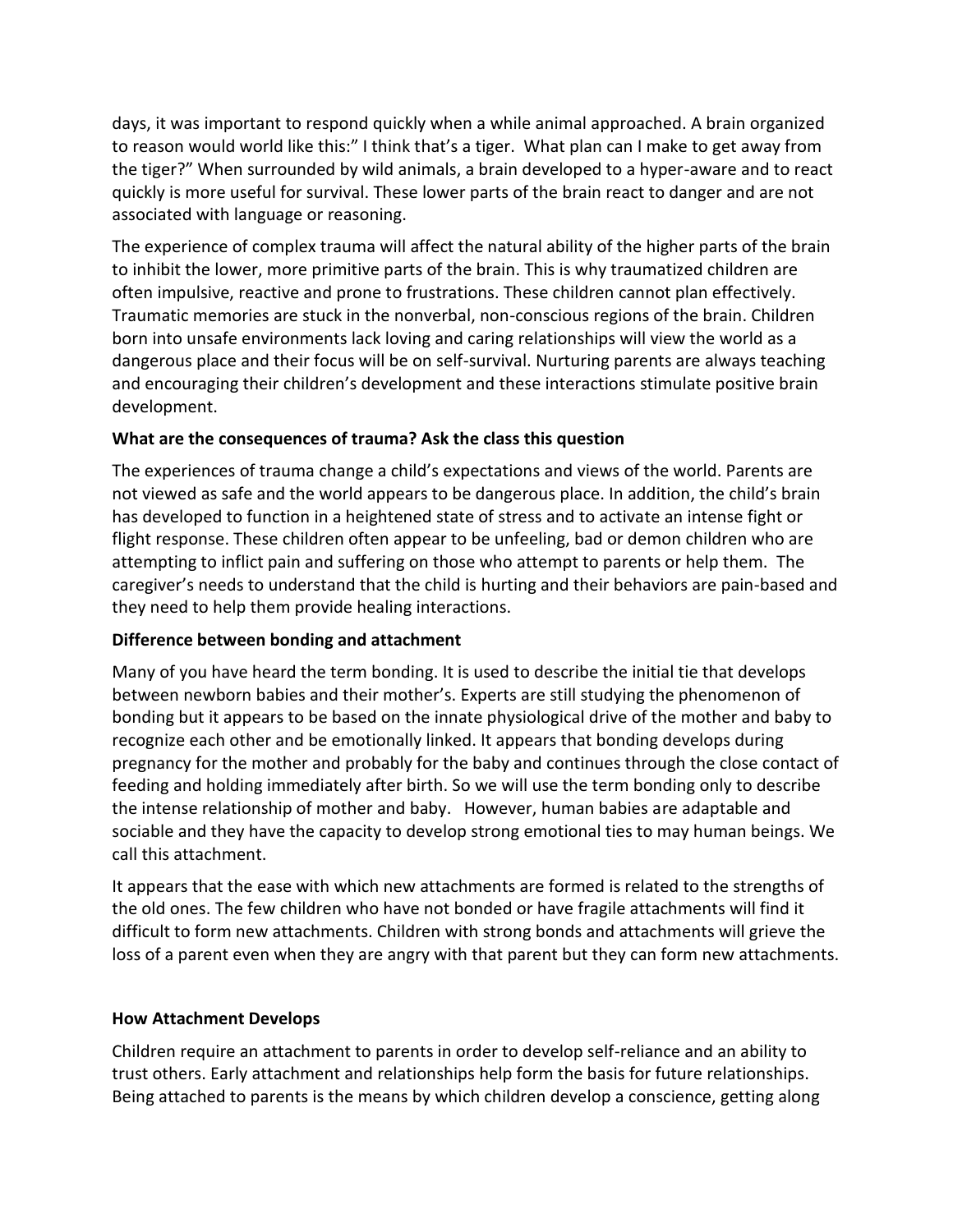with others and developing positive self-esteem. In addition, families are the vehicle by which society's values are transmitted, cultural identities are established and knowledge is transmitted from one generation to another.

|                            | <b>How Attachment Develops</b> |          |                         |
|----------------------------|--------------------------------|----------|-------------------------|
|                            | Child feels discomfort.        |          |                         |
| Child feels<br>comfortable |                                | Child    | expresses<br>discomfort |
|                            |                                | (a need) |                         |
|                            | Parent comforts child          |          |                         |
|                            | (meets need)                   |          |                         |

### **Foster parents and adoptive parents can remain committed by:**

- Seeking help from the team
- Using parent support groups Having time alone, respite
- Maintain humor & perspective
- Having realistic expectations
- Remember that change takes time
- Take pride in small accomplishments

### **Foster parents and adoptive parents can help children develop attachments by:**

- Consistently understanding and meeting children's needs
- Helping children express their feelings and demonstrating that they understand
- Helping children relax and have fun
- Using non-abusive discipline
- Helping children feel good about themselves
- Making sure that children do not feel rejected even when their behavior is unacceptable
- Spending the time necessary to understand children and their needs
- Taking time to enjoy children, and finding things to do together that they both enjoy
- Helping children learn appropriate behavior so they are easier to live with
- Helping children learn skills both the children and parents can be proud of

### **Children are attached to abusive or neglectful parents for the following reasons:**

 The child was raised in this environment, and it's all he or she knows or understands. The relationship is painful, but it is also familiar.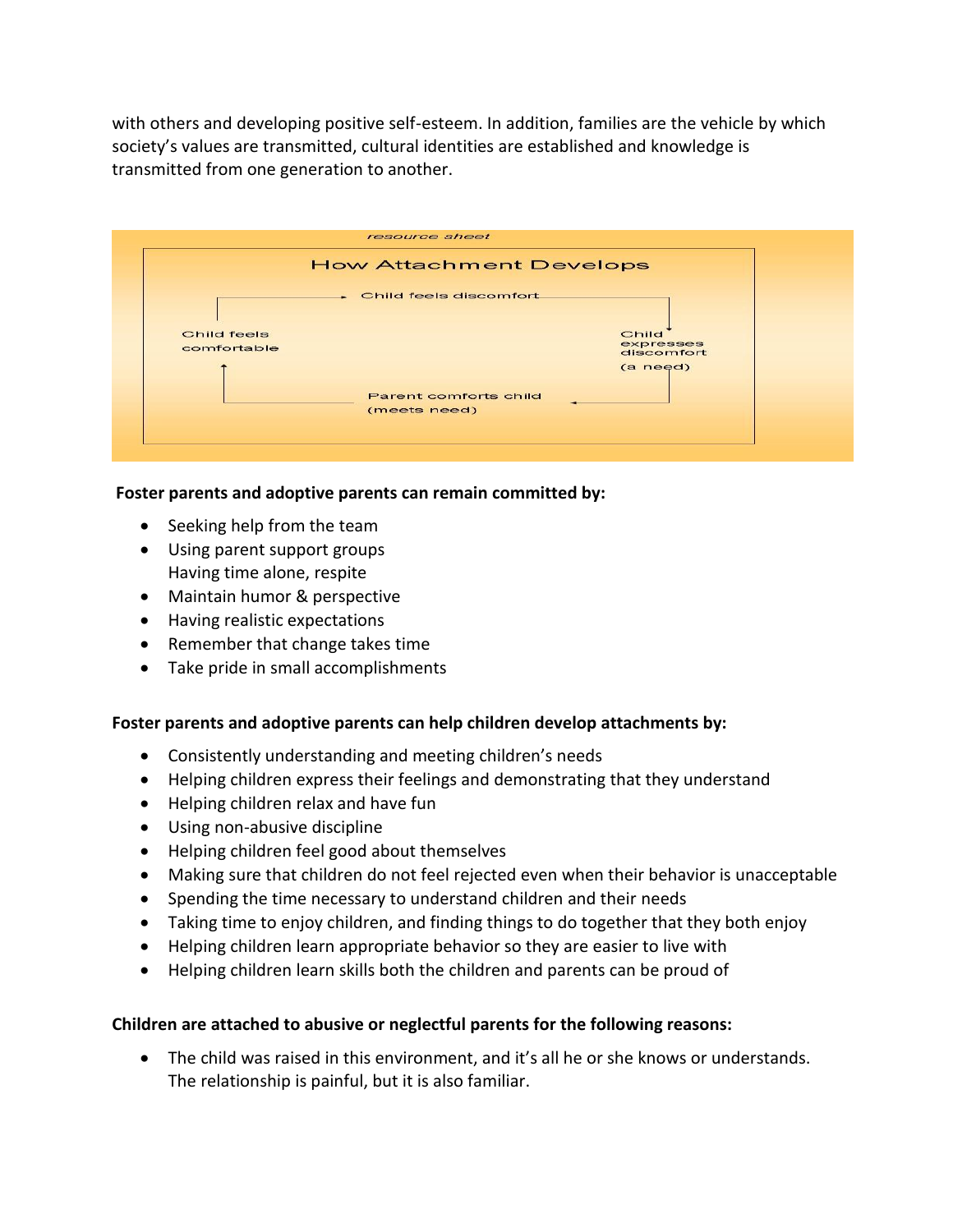- Instead of thinking the parent is at fault, the child blames himself or herself. It is typical for a child to think that parents are okay, and that he or she is bad.
- Abusive attention (physical, sexual, or verbal) may be the only attention the child receives. Negative attention is better than no attention at all.
- Even though parents may be abusive and neglectful, they probably do not act that way all the time. More likely, they sometimes demonstrate nurturing and love toward the child. During these times, positive feelings and attachments are reinforced.

## **Children's developmental needs are met by:**

- Building self-esteem
- Supporting cultural and spiritual identity
- Providing positive guidance
- Using appropriate discipline
- Supporting intellectual/educational growth
- Encouraging positive social relationships

## **It is important to keep in mind that when children express strong feelings and inappropriate behaviors, it may be because they:**

- Have learned these patterns in the past
- Are developmentally delayed and react like a much younger child
- Have a developmental disability that limits their understanding or behavior
- Are grieving
- Have real fears

## **Shaking Baby Syndrome (SBS)**

Abusive head trauma/inflicted traumatic brain injury — also called shaken baby/shaken impact syndrome (or SBS) — is a form of inflicted head trauma. Abusive head trauma can be caused by direct blows to the head, dropping or throwing a child, or shaking a child. Head trauma is the leading cause of death in child abuse cases in the United States.

### **How These Injuries Happen**

Unlike other forms of inflicted head trauma, abusive head trauma results from injuries caused by someone vigorously shaking a child. Because the anatomy of infants puts them at particular risk for injury from this kind of action, the majority of victims are infants younger than 1-yearold. The average age of victims is between 3 and 8 months, although these injuries can be seen in children up to 5 years old.

The perpetrators in these cases are most often parents or caregivers. Common triggers are frustration or stress when the child is crying. Unfortunately, the shaking may have the desired effect: although at first the baby cries more, he or she may stop crying as the brain is damaged.

Approximately 60% of identified victims of shaking injury are male, and children of families who live at or below the poverty level are at an increased risk for these injuries as well as any type of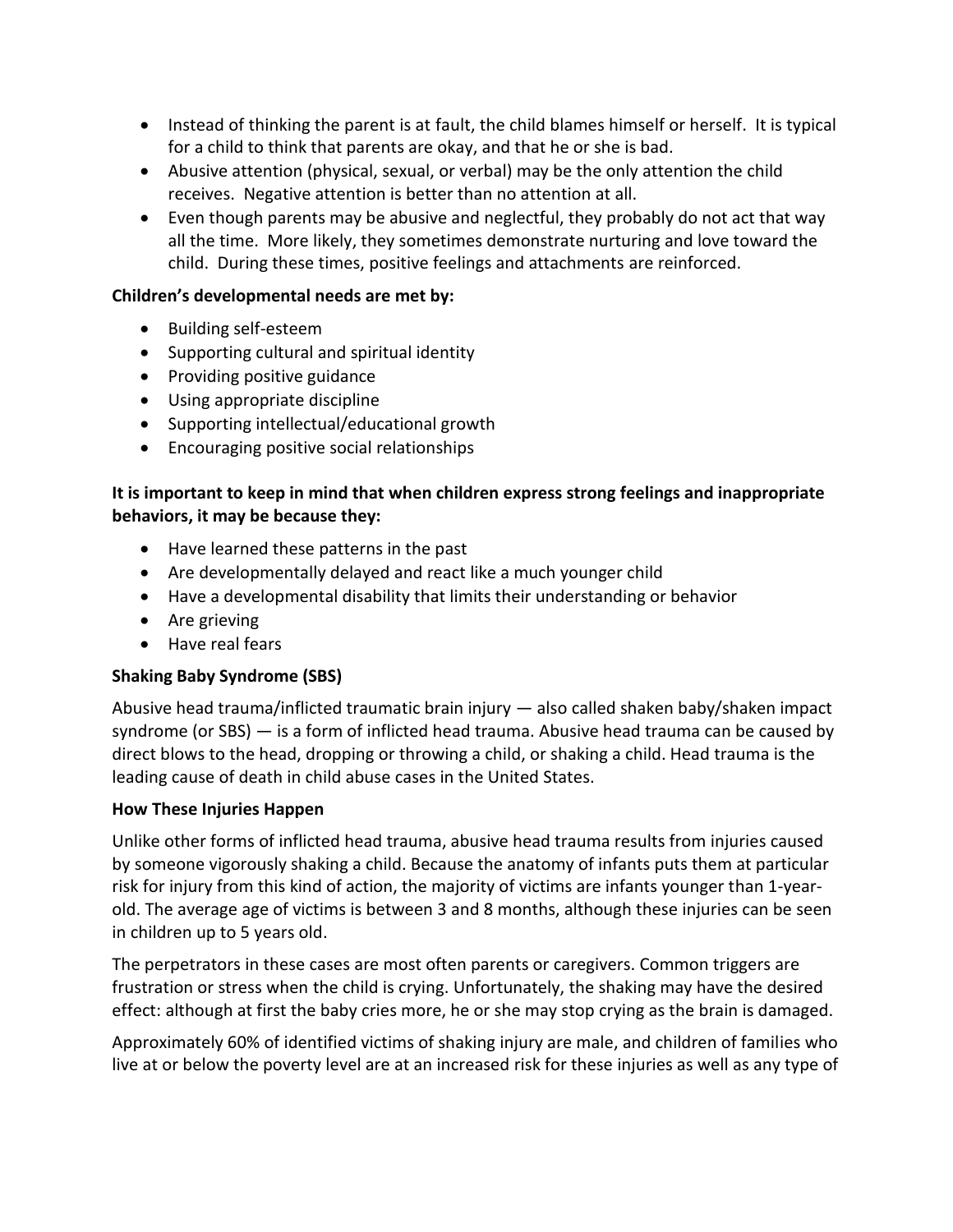child abuse. It is estimated that the perpetrators in 65% to 90% of cases are males — usually either the baby's father or the mother's boyfriend, often someone in his early twenties.

## **What Are the Effects?**

Head trauma often causes irreversible damage. In the worst cases, children die due to their injuries.

Children who survive may have:

- •partial or total blindness
- •hearing loss
- •seizures
- •developmental delays
- •impaired intellect
- •speech and learning difficulties
- •problems with memory and attention
- •severe mental retardation
- •cerebral palsy

Even in milder cases, in which babies looks normal immediately after the shaking, they may eventually develop one or more of these problems. Sometimes the first sign of a problem isn't noticed until the child enters the school system and exhibits behavioral problems or learning difficulties. But by that time, it's more difficult to link these problems to a shaking incident from several years before.

### **Signs and Symptoms**

In any abusive head trauma case, the duration and force of the shaking, the number of episodes, and whether impact is involved all affect the severity of the infant's injuries. In the most violent cases, children may arrive at the emergency room unconscious, suffering seizures, or in shock. But in many cases, infants may never be brought to medical attention if they don't exhibit such severe symptoms.

In less severe cases, a child who has been shaken may experience:

- •lethargy
- •irritability
- •vomiting
- •poor sucking or swallowing
- •decreased appetite
- •lack of smiling or vocalizing
- •rigidity
- •seizures
- •difficulty breathing
- •altered consciousness
- •unequal pupil size
- •an inability to lift the head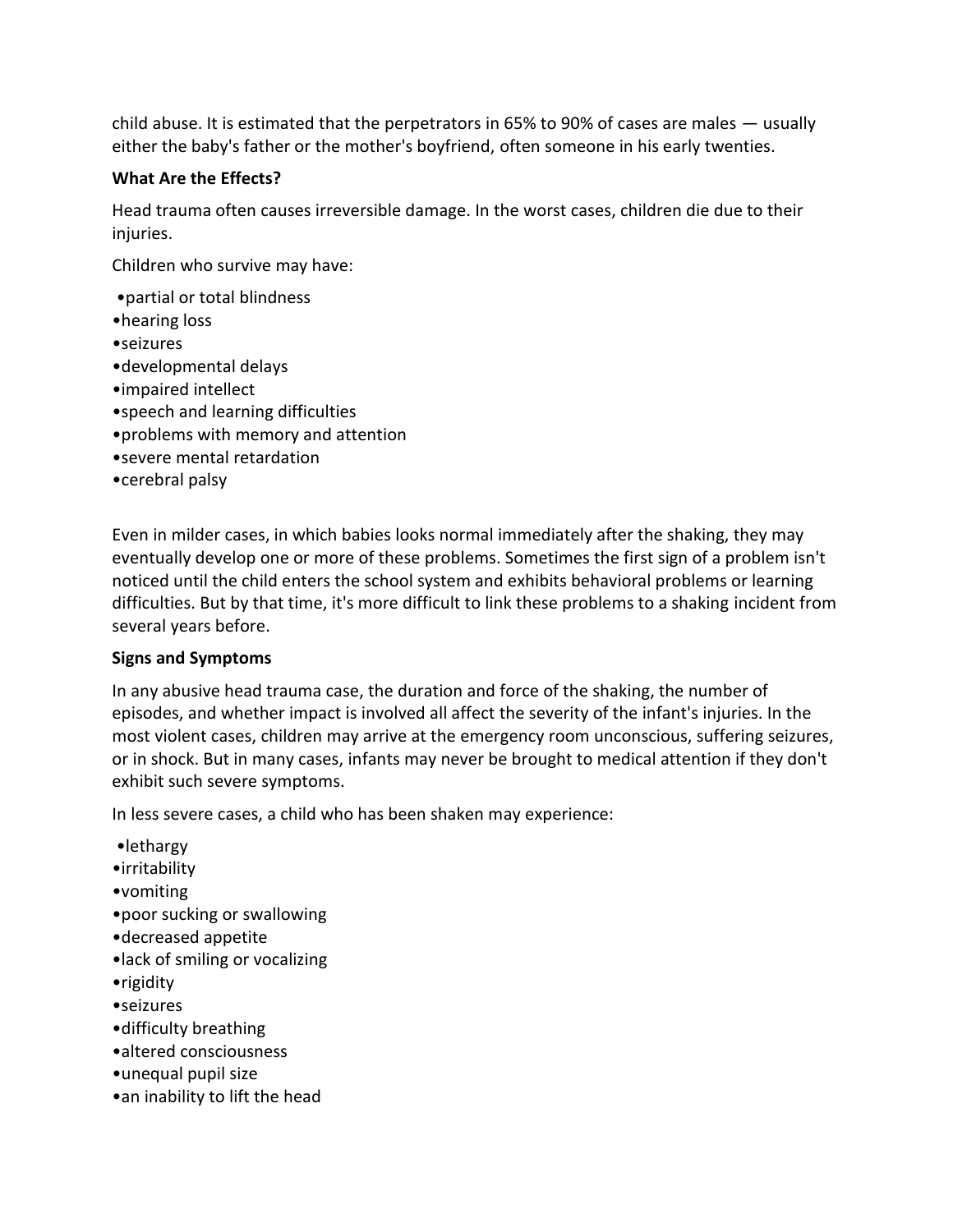•an inability to focus the eyes or track movement

When someone forcefully shakes a baby, the child's head rotates about the neck uncontrollably because infants' neck muscles aren't well developed and provide little support for their heads. This violent movement pitches the infant's brain back and forth within the skull, sometimes rupturing blood vessels and nerves throughout the brain and tearing the brain tissue. The brain may strike the inside of the skull, causing bruising and bleeding to the brain.

The damage can be even greater when a shaking episode ends with an impact (hitting a wall or a crib mattress, for example), because the forces of acceleration and deceleration associated with an impact are so strong. After the shaking, swelling in the brain can cause enormous pressure within the skull, compressing blood vessels and increasing overall injury to its delicate structure.

Normal interaction with a child, like bouncing the baby on a knee, will not cause these injuries. It's important to never shake a baby under any circumstances.

### **Diagnosis**

Many cases of head trauma are brought in for medical care as "silent injuries." In other words, parents or caregivers don't often provide a history that the child has had abusive head trauma or a shaking injury, so doctors don't know to look for subtle or physical signs. This can sometimes result in children having injuries that aren't identified in the medical system.

In many cases, babies who don't have severe symptoms may never be brought to a doctor. Many of the less severe symptoms such as vomiting or irritability may resolve and can have many non-abusive causes.

Unfortunately, unless a doctor has reason to suspect child abuse, mild cases (in which the infant seems lethargic, fussy, or perhaps isn't feeding well) are often misdiagnosed as a viral illness or colic. Without a suspicion of child abuse and any resulting intervention with the parents or caregivers, these children may be shaken again, worsening any brain injury or damage.

If shaken baby syndrome is suspected, doctors may look for:

- •hemorrhages in the retinas of the eyes
- •skull fractures
- •swelling of the brain
- •subdural hematomas (blood collections pressing on the surface of the brain)
- •rib and long bone (bones in the arms and legs) fractures
- •bruises around the head, neck, or chest

The Child's Development and Education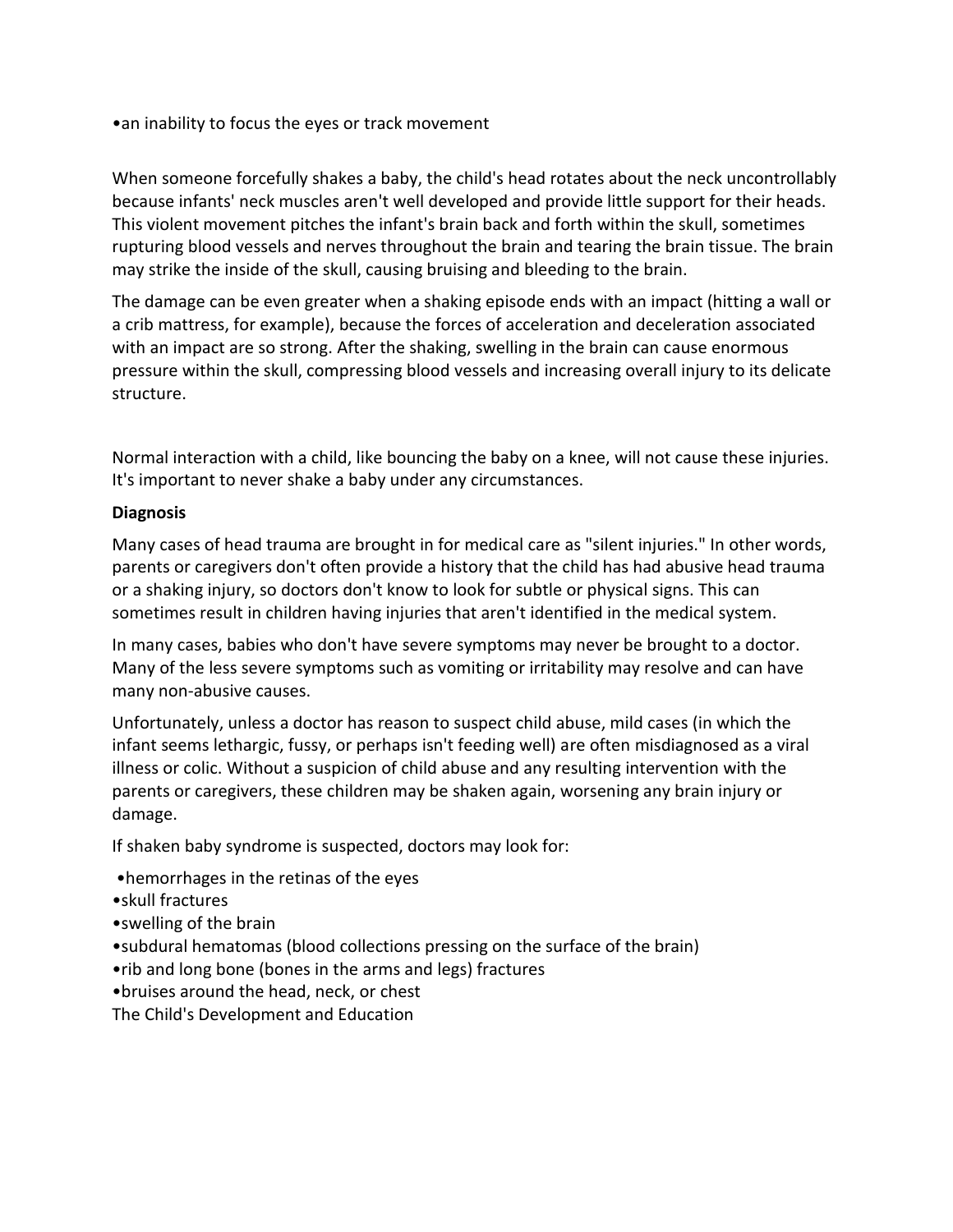What makes head trauma so devastating is that it often involves a total brain injury. For example, a child whose vision is severely impaired won't be able to learn through observation, which decreases the child's overall ability to learn.

The development of language, vision, balance, and motor coordination, all of which occur to varying degrees after birth, are particularly likely to be affected in any child who has head trauma

Such impairment can require intensive physical and occupational therapy to help the child acquire skills that would have developed on their own had the brain injury not occurred.

As they get older, kids who were shaken as babies may require special education and continued therapy to help with language development and daily living skills, such as dressing themselves.

Before age 3, a child can receive speech or physical therapy through the Department of Public Health/ Early Intervention. Federal law requires that each state provide these services for children who have developmental disabilities as a result of being abused.

Some schools are also increasingly providing information and developmental assessments for kids under the age of 3. Parents can turn to a variety of rehabilitation and other therapists for early intervention services for children after abusive head trauma. Developmental assessments can assist in improving education outcomes as well as the overall well-being of the child.

After a child who's been diagnosed with abusive head trauma turns 3, it's the school district's responsibility to provide any needed additional special educational services.

### **Preventing head trauma**

Abusive head trauma is 100% preventable. A key aspect of prevention is increasing awareness of the potential dangers of shaking.

Finding ways to alleviate the parent or caregiver's stress at the critical moments when a baby is crying can significantly reduce the risk to the child. Some hospital-based programs have helped new parents identify and prevent shaking injuries and understand how to respond when infants cry.

Another method that may help is author Dr. Harvey Karp's "five S's":

- 1. Shushing (using "white noise" or rhythmic sounds that mimic the constant whir of noise in the womb, with things like vacuum cleaners, hair dryers, clothes dryers, a running tub, or a white noise CD)
- 2. Side/stomach positioning (placing the baby on the left side  $-$  to help digestion  $-$  or on the belly while holding him or her, then putting the sleeping baby in the crib or bassinet on his or her back)
- 3. Sucking (letting the baby breastfeed or bottle-feed, or giving the baby a pacifier or finger to suck on)
- 4. Swaddling (wrapping the baby up snugly in a blanket to help him or her feel more secure)
- 5. Swinging gently (rocking in a chair, using an infant swing, or taking a car ride to help duplicate the constant motion the baby felt in the womb)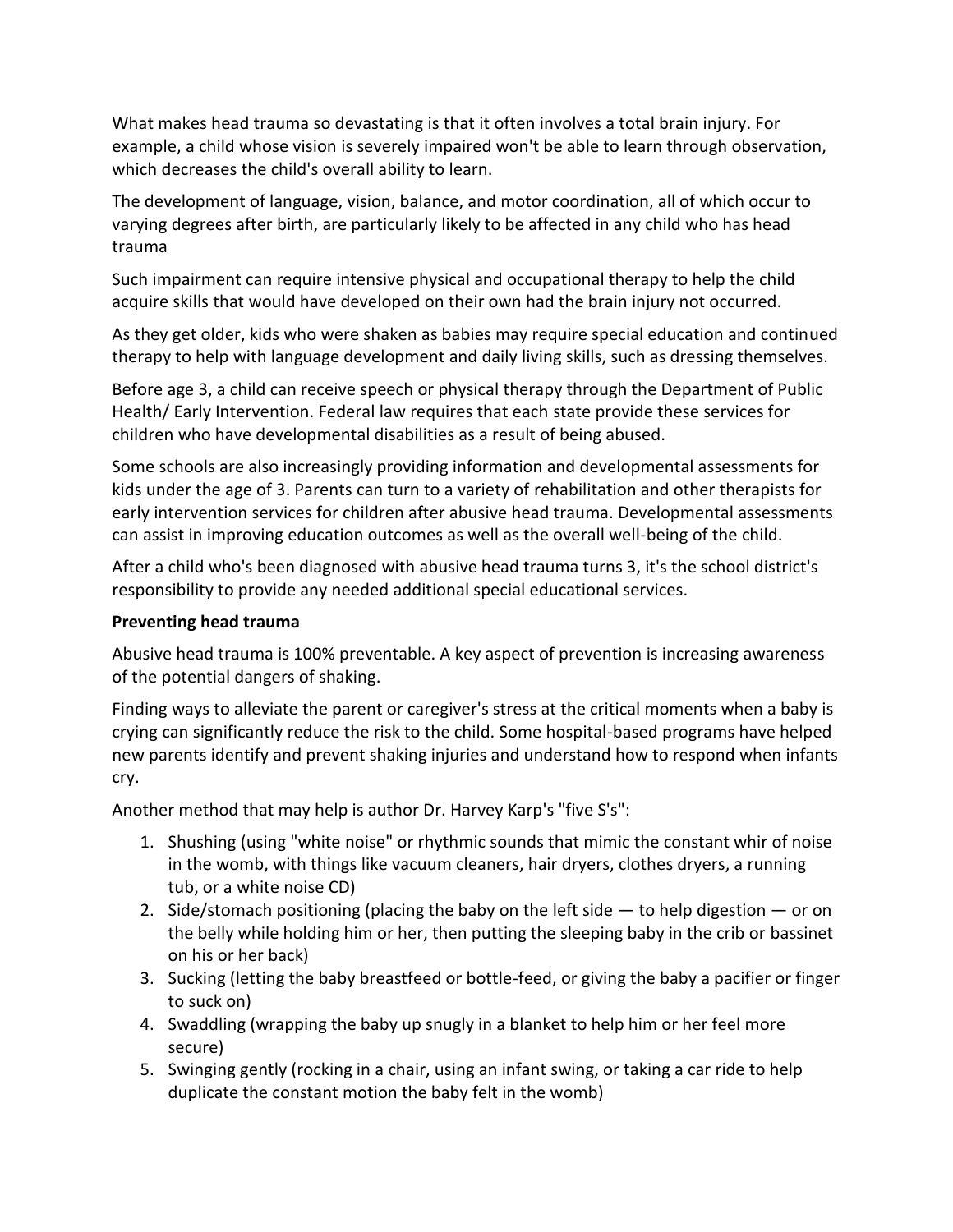If a baby in your care won't stop crying, you can also try the following:

•Make sure the baby's basic needs are met (for example, he or she isn't hungry and doesn't need to be changed).

- •Check for signs of illness, like fever or swollen gums.
- •Rock or walk with the baby.
- •Sing or talk to the baby.
- •Offer the baby a pacifier or a noisy toy.
- •Take the baby for a ride in a stroller or strapped into a child safety seat in the car.
- •Hold the baby close against your body and breathe calmly and slowly.
- •Call a friend or relative for support or to take care of the baby while you take a break.

•If nothing else works, put the baby on his or her back in the crib, close the door, and check on the baby in 10 minutes.

•Call your doctor if nothing seems to be helping your infant, in case there is a medical reason for the fussiness.

## **Sudden infant death syndrome**

Sudden infant death syndrome (SIDS) is the unexpected, sudden death of a child under age 1 in which an autopsy does not show an explainable cause of death. This is also known as crib death.

## **Causes, incidence, and risk factors**

The cause of SIDS is unknown. Many doctors and researchers now believe that SIDS is caused by several different factors, including:

- Problems with the baby's ability to wake up (sleep arousal)
- Inability for the baby's body to detect a build-up of carbon dioxide in the blood

SIDS rates have dropped dramatically since 1992, when parents were first told to put babies to sleep on their backs or sides to reduce the likelihood of SIDS. Unfortunately, SIDS remains a significant cause of death in infants under one-year-old. Thousands of babies die of SIDS in the United States each year. SIDS is most likely to occur between 2 and 4 months of age. SIDS affects boys more often than girls. Most SIDS deaths occur in the winter.

The following have been linked to a baby's increased risk of SIDS:

- Sleeping on the stomach
- Being around cigarette smoke while in the womb or after being born
- Sleeping in the same bed as their parents (co-sleeping)
- $\bullet$  Soft bedding in the crib
- Multiple birth babies (being a twin, triplet, etc.)
- Premature birth
- Having a brother or sister who had SIDS
- Mothers who smoke or use illegal drugs
- Being born to a teen mother
- Short time period between pregnancies